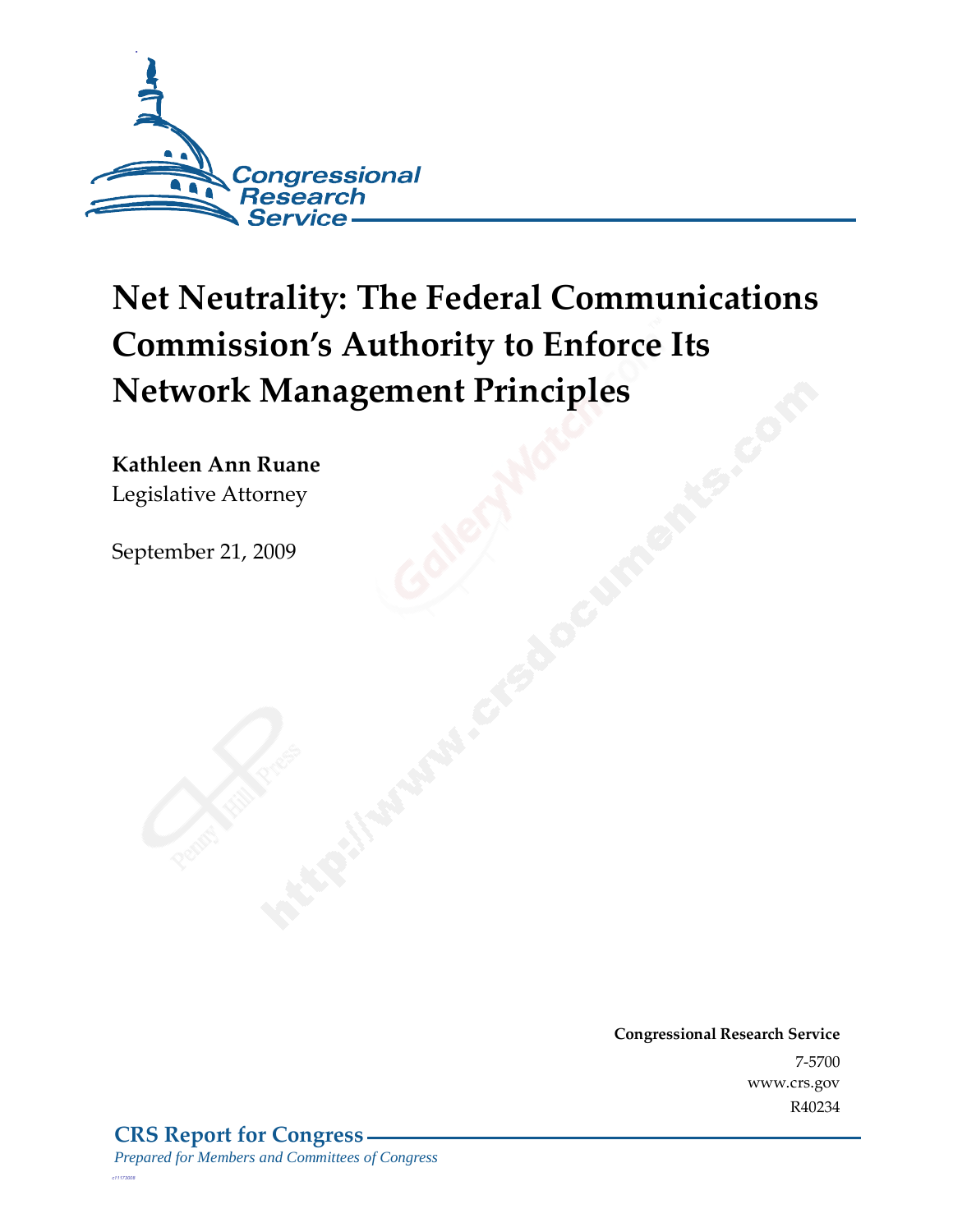### **Summary**

.

In 2007, through various experiments by the media, most notably the Associated Press, it became clear that Comcast was intermittently blocking the use of an application called BitTorrent™ and, possibly, other peer-to-peer (P2P) file sharing programs on its network. Comcast eventually admitted to the practice and agreed to cease blocking the use of the P2P applications on its network. However, Comcast maintains that its actions were reasonable network management and not in violation of the Federal Communications Commission's ("FCC" or "Commission") policy.

In response to a petition from Free Press for a declaratory ruling that Comcast's blocking of P2P applications was not "reasonable network management," the FCC conducted an investigation into Comcast's network management practices. The FCC determined that Comcast had violated the agency's Internet Policy Statement when it blocked certain applications on its network and that the practice at issue in this case was not "reasonable network management." The FCC declined to fine Comcast, because its Internet Policy Statement had never previously been the basis for enforcement forfeitures. Comcast has appealed this decision to the U.S. Court of Appeals for the D.C. Circuit, as have other public interest groups.

Comcast argues that the FCC does not have the authority to enforce its Network Management Principles and the Commission's order was invalid for that reason. The Commission argues that it has ancillary authority under Title I of the Communications Act to implement the broad statutory goals for an open, user-controlled Internet laid out by Congress. If the court finds that the FCC does not have the authority to adjudicate based on its Internet Policy Statement, Congress may face the question whether to act to give the FCC such authority in order to prevent anticompetitive conduct by broadband access providers. If the court finds that the FCC acted properly, the agency may continue to enforce these broad principles on a case-by-case basis.

Recently, FCC Chairman Julius Genachowski proposed the initiation of a notice-and-comment rulemaking procedure to codify the four Network Management Principles into regulations. Furthermore, he proposed the addition of two more principles to be included in the rulemaking procedure. The fifth principle will be one of non-discrimination and the sixth principle would be one of transparency. This proposal is discussed in more detail below.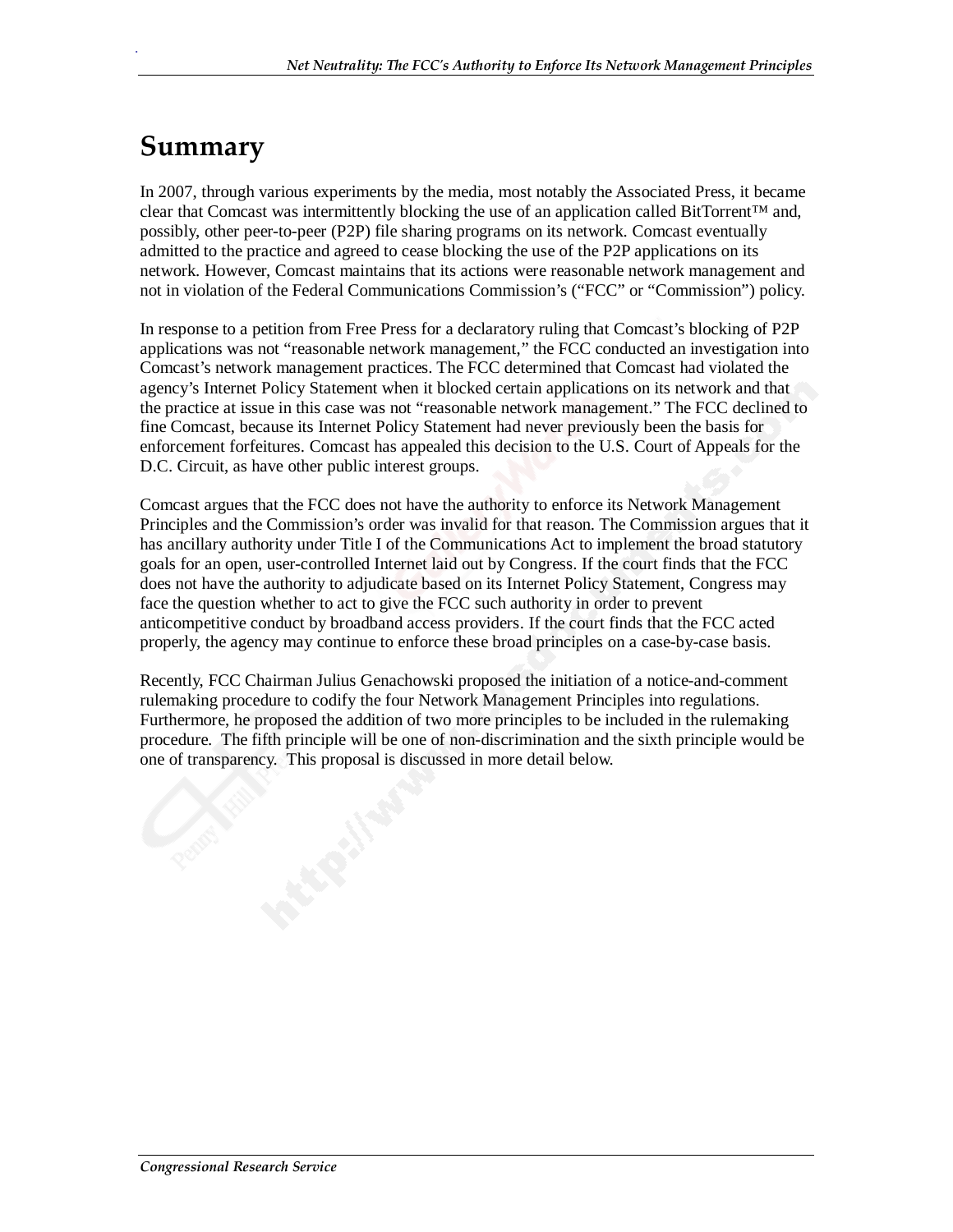# **Contents**

.

#### **Contacts**

|--|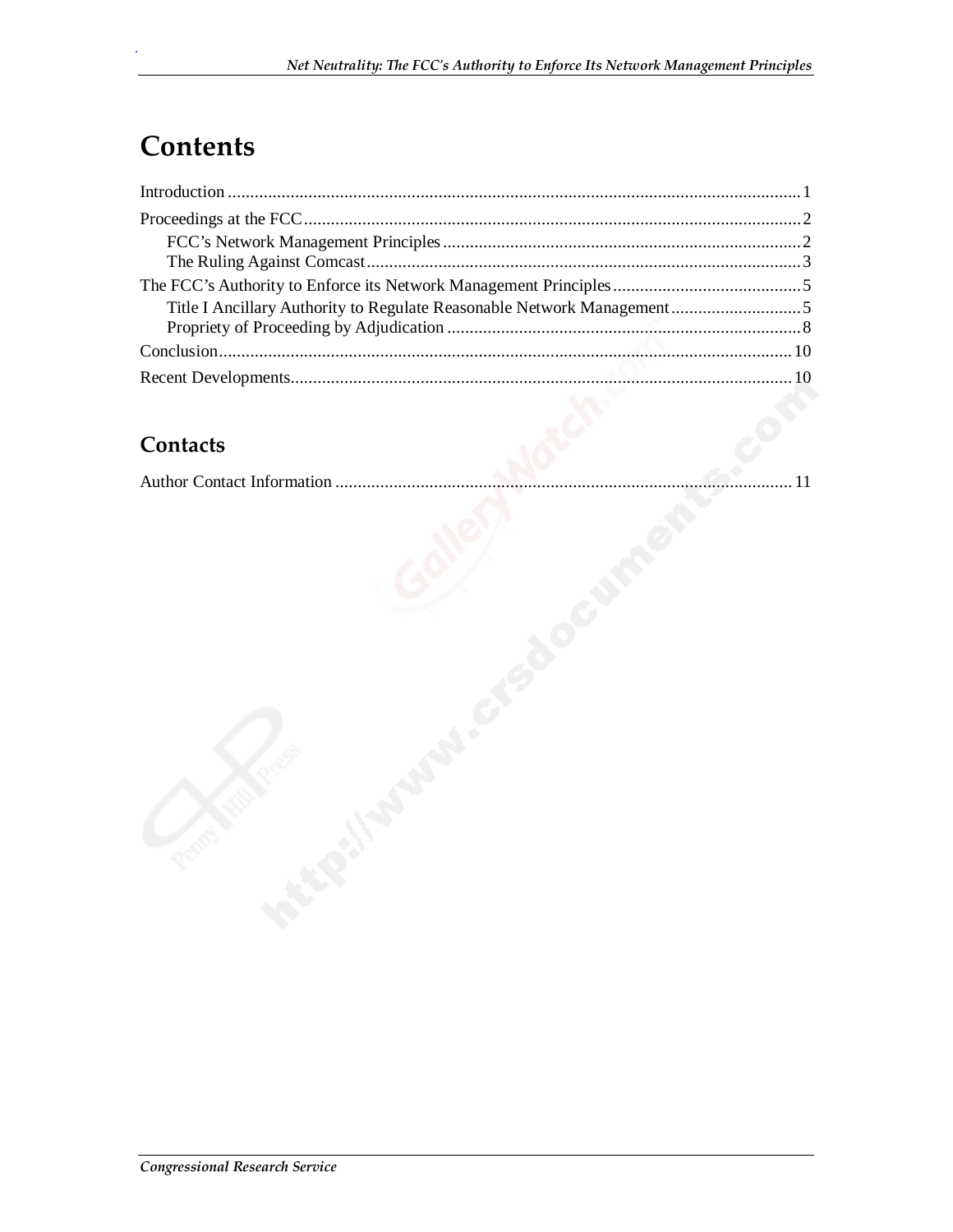# **Introduction**

.

Some degree of Internet traffic management is necessary for networks to function effectively. For example, in order for voice conversations to occur over the Internet, the data packets encoding the communications must arrive in rapid sequence. Long delays between the arrival of voice data packets would make voice conversations over the Internet impossible to conduct. Prioritization of voice data packets over other packets traveling simultaneously over the same network ensures clear voice transmissions, while minimally delaying other network traffic. Logically, if network managers have the power to prioritize data packets, they also have the power to subordinate them. This means network managers have the power to render the applications that depend on packetprioritization (like voice or video applications) useless. Accordingly, there must be a line between network management that is necessary for the Internet to provide quality service to users, and network management that is anti-competitive or otherwise harmful to the free exchange of information. Questions have arisen regarding where that line is and who has the ability to draw it. For more information see CRS Report RS22444, *Net Neutrality: Background and Issues*, by Angele A. Gilroy.

In an attempt to separate the unnecessary network management practices from the necessary, the Federal Communications Commission (FCC) issued an Internet Policy Statement. The Internet Policy Statement endeavored to ensure that broadband consumers would have access to all lawful content on the Internet and that all lawful applications could be used on networks. These rights may be limited by the needs of broadband providers to reasonably manage their networks. The Policy Statement was not a regulation carrying the force of law; therefore, violation of the Policy Statement presumably would not result in liability.

In 2007, through various experiments by the media, most notably the Associated Press, it became clear that Comcast Corporation (Comcast) was intermittently interfering actively with the use of an application called BitTorrent™ and, possibly, other peer-to-peer (P2P) file sharing programs on its network, as a method of traffic management. While initially denying the accusations, Comcast eventually admitted to the practice and agreed to cease blocking the use of the P2P applications on its network. However, Comcast maintains that its actions in relation to P2P programs were reasonable network management and not in violation of the FCC's policy.

In response to a petition from Free Press for a declaratory ruling that Comcast's blocking of P2P applications was not "reasonable network management," the FCC conducted an investigation into Comcast's network management practices. The FCC determined that Comcast had violated the agency's Internet Policy Statement when it blocked certain applications on its network and that the practice at issue in this case was not "reasonable network management." Comcast disputes the FCC's authority to issue such a ruling and has appealed the decision to the U.S. Court of Appeals for the D.C. Circuit. This report will discuss these events and their legal implications in greater detail.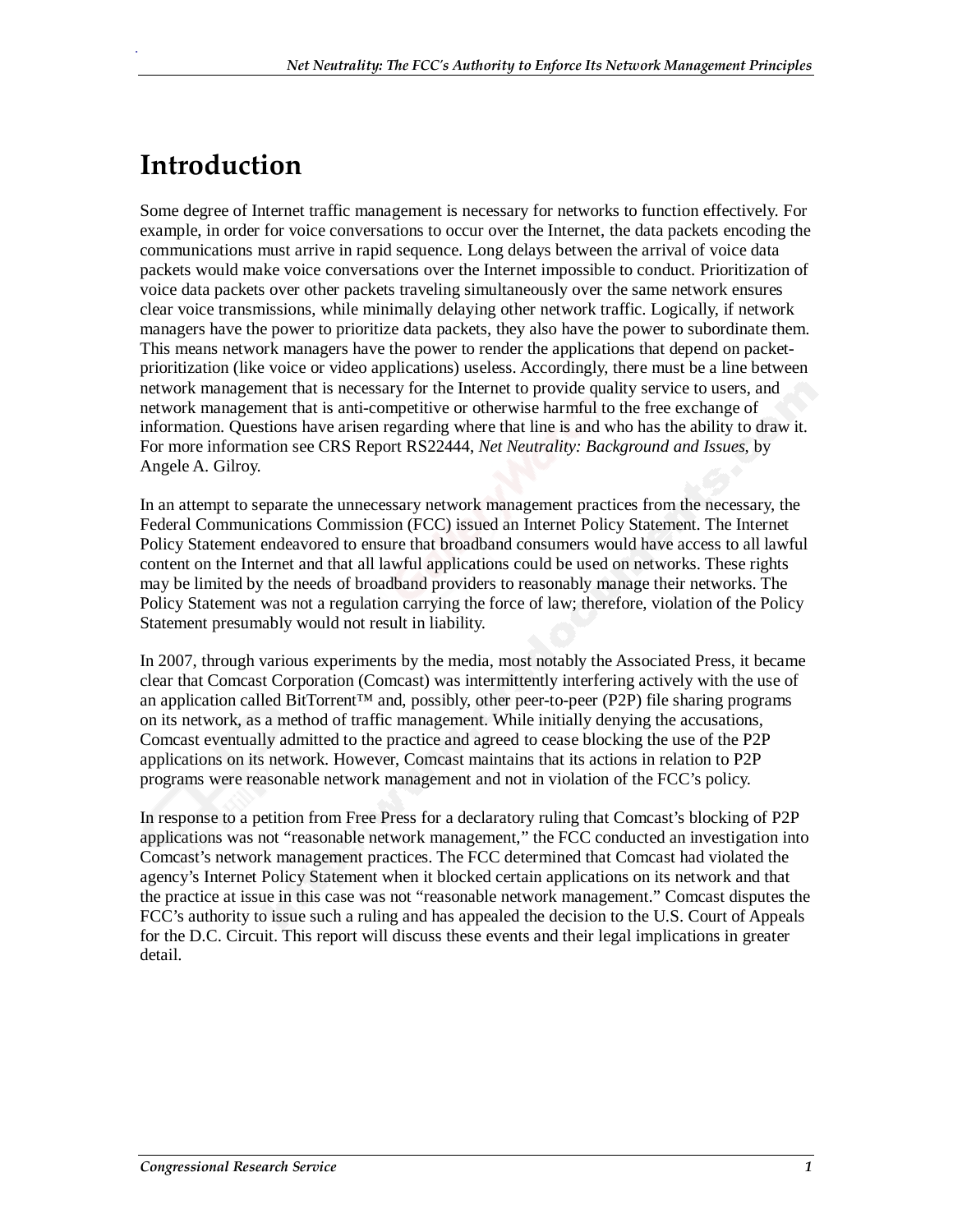# **Proceedings at the FCC**

.

#### **FCC's Network Management Principles**

Federal policy towards the Internet, as embodied in Section 240(b) of the Communications Act of 1934, as amended, is "to preserve the vibrant and competitive free market that presently exists for the Internet" and "to promote the continued development of the Internet."<sup>1</sup> In Section 706 of the Communications Act, Congress instructs the FCC to encourage "the deployment on a reasonable and timely basis of advanced telecommunications capability to all Americans."<sup>2</sup>

Basing its authority on these two provisions, the FCC issued a policy statement intended to offer guidance to network owners regarding the rights of consumers accessing the Internet through their networks.<sup>3</sup> The FCC acknowledged that information service providers (those who provide access to the Internet) are not governed by stringent Title II common carrier regulations, but asserted that it had jurisdiction to issue the Policy Statement pursuant to its Title I ancillary jurisdiction.<sup>4</sup> Title I ancillary jurisdiction permits the Commission to issue additional regulatory obligations in order to regulate interstate and foreign communications in furtherance of the Communications Act. In the FCC's assessment, Title I ancillary jurisdiction granted the FCC ample authority to take steps to ensure that broadband networks are widely deployed, open, affordable and accessible to all and to ensure that Internet services are operated in a neutral manner. Accordingly, the FCC adopted the following principles to encourage broadband deployment and to preserve and promote the open and interconnected nature of the public Internet:

- consumers are entitled to access the lawful Internet content of their choice;
- consumers are entitled to run applications and use services of their choice, subject to the needs of law enforcement;
- consumers are entitled to connect their choice of legal devices that do not harm the network; and
- consumers are entitled to competition among network providers, application and service providers, and content providers.<sup>5</sup>

It is also important to note that upon adopting these precepts the FCC expressly stated that it was "not adopting rules in this policy statement" and that the principles adopted were "subject to

 $<sup>5</sup>$  *Id.*</sup>

 $\frac{1}{1}$  47 U.S.C. § 230(b)(2).

 $247$  U.S.C. § 157 (incorporating section 706 of the Telecommunications Act of 1996, P.L. 104-104, 110 Stat. 56 (1996)).

 $3$  In the Matters of the Appropriate Framework for Broadband Access to the Internet over Wireline Facilities; Review of Regulatory Requirements for Incumbent LEC Broadband Telecommunications Services; Computer III Further Remand Proceedings: Bell Operating Company Provision of Enhanced Services; 1998 Biennial Regulatory Review – Review of Computer III and ONA Safeguards and Requirements; Inquiry Concerning High-Speed Access to the Internet Over Cable and Other Facilities; Internet Over Cable Declaratory Ruling; Appropriate Regulatory Treatment for Broadband Access to the Internet Over Cable Facilities, 20 FCC Rcd 14986 (2005) [hereinafter FCC's Network Management Principles].

<sup>4</sup> *Id*. at 14988.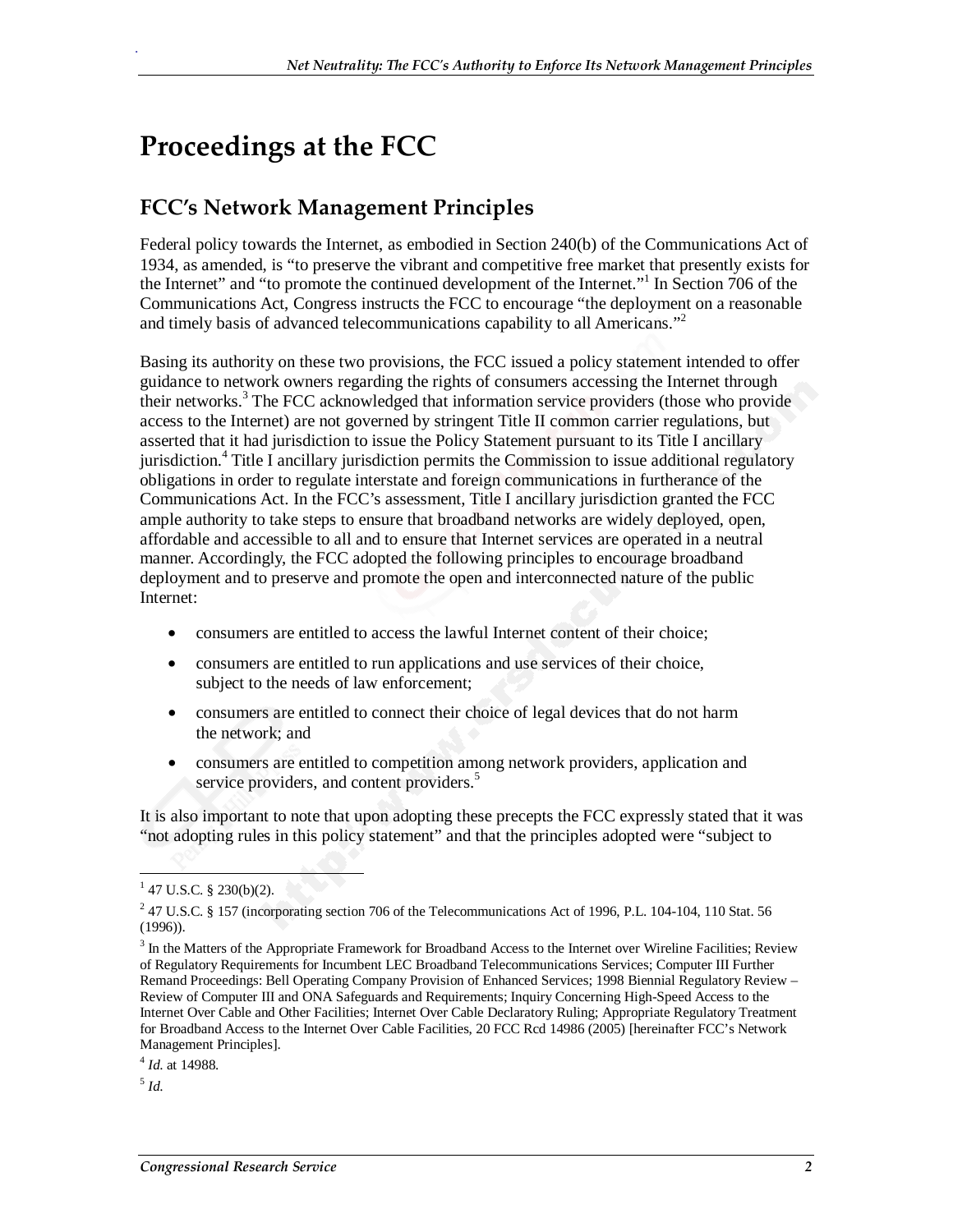reasonable network management."<sup>6</sup> The Commission termed the Policy Statement to be guidance and insight into its approach to the Internet that was intended to be consistent with Congressional directives. The Commission did not put the network management principles out for public comment, nor did it publish the principles in the Code of Federal Regulations.

#### **The Ruling Against Comcast**

.

In 2007, the Associated Press reported the results of various tests it had conducted to investigate whether Comcast was blocking P2P applications on its network.<sup>7</sup> The AP concluded that Comcast "actively interfere[d] with attempts by some of its high-speed Internet subscribers to share files online."<sup>8</sup> The AP alleged that Comcast was specifically targeting P2P applications, such as Gnutella and BitTorrent<sup>TM</sup>, preventing anyone who wished to use these applications from being able to do so in an effective way. The Electronic Frontier Foundation conducted similar tests with similar results. Comcast admitted to interfering with P2P applications on occasions of high volume traffic, but maintained that its interferences were a reasonable network management practice.<sup>9</sup>

As a result, Free Press, a non-profit organization that advocates for media reform, filed a complaint against Comcast with the FCC. The complaint asked the FCC to declare "that an Internet service provider violates the [Commission's] Internet Policy Statement when it intentionally degrades a targeted Internet application."10 Free Press also filed a petition with the Commission requesting that the agency issue a declaratory ruling that would clarify that any Internet service provider that intentionally degrades or blocks particular applications would be in violation of the FCC's Internet Policy Statement. The Commission put the petition out for public comment. $^{11}$ 

After hearing comments from the public and from industry participants, the Commission determined that Comcast had violated its Internet Policy Statement, because its practice of degrading usage of P2P applications prevents consumers from using the lawful application of their choice and does not fall under the exception for reasonable network management.<sup>12</sup> The Commission was particularly troubled by what it determined to be Comcast's lack of transparency regarding the company's network management practices.<sup>13</sup> The Commission found that Comcast was less than forthcoming about its network management practices and that only

<sup>13</sup> *Id*. at para. 52.

 $\overline{\phantom{a}}$ <sup>6</sup> *Id*. at n. 15.

<sup>&</sup>lt;sup>7</sup> Peter Svensson, Comcast Blocks Some Internet Traffic, AP Testing Shows, Associated Press, Oct. 19, 2007. <sup>8</sup> *Id.*

<sup>&</sup>lt;sup>9</sup> Letter from Mary McManus, Senior Director of FCC and Regulatory Policy, Comcast Corporation to Kris A. Monteith, Chief, Enforcement Bureaus, File No. EB-08-OJ-1518, at 5 (Jan. 25, 2008) (Comcast Response Letter).

<sup>&</sup>lt;sup>10</sup> Formal Complaint of Free Press and Public Knowledge Against Comcast Corporation for Secretly Degrading Peerto-Peer Applications, File No. EB-08-IH-1518 (Nov. 1, 2007).

<sup>&</sup>lt;sup>11</sup> Broadband Industry Practices Petition of Free Press et al. for Declaratory Ruling that Degrading an Internet Application Violates the FCC's Internet Policy Statement and Does Not Meet an Exception for "Reasonable Network Management, WC Docket No. 07-52, Public Notice, 23 FCC Rcd 343 (WCB 2008).

 $12$  In the Matters of Formal Complaint of Free Press and Public Knowledge Against Comcast Corporation for Secretly Degrading Peer-to-Peer Applications and Broadband Industry Practices Petition of Free Press et al. for Declaratory Ruling that Degrading an Internet Application Violates the FCC's Internet Policy Statement and Does Not Meet an Exception for "Reasonable Network Management," 23 FCC Rcd 13028 (2008) [hereinafter Comcast Decision].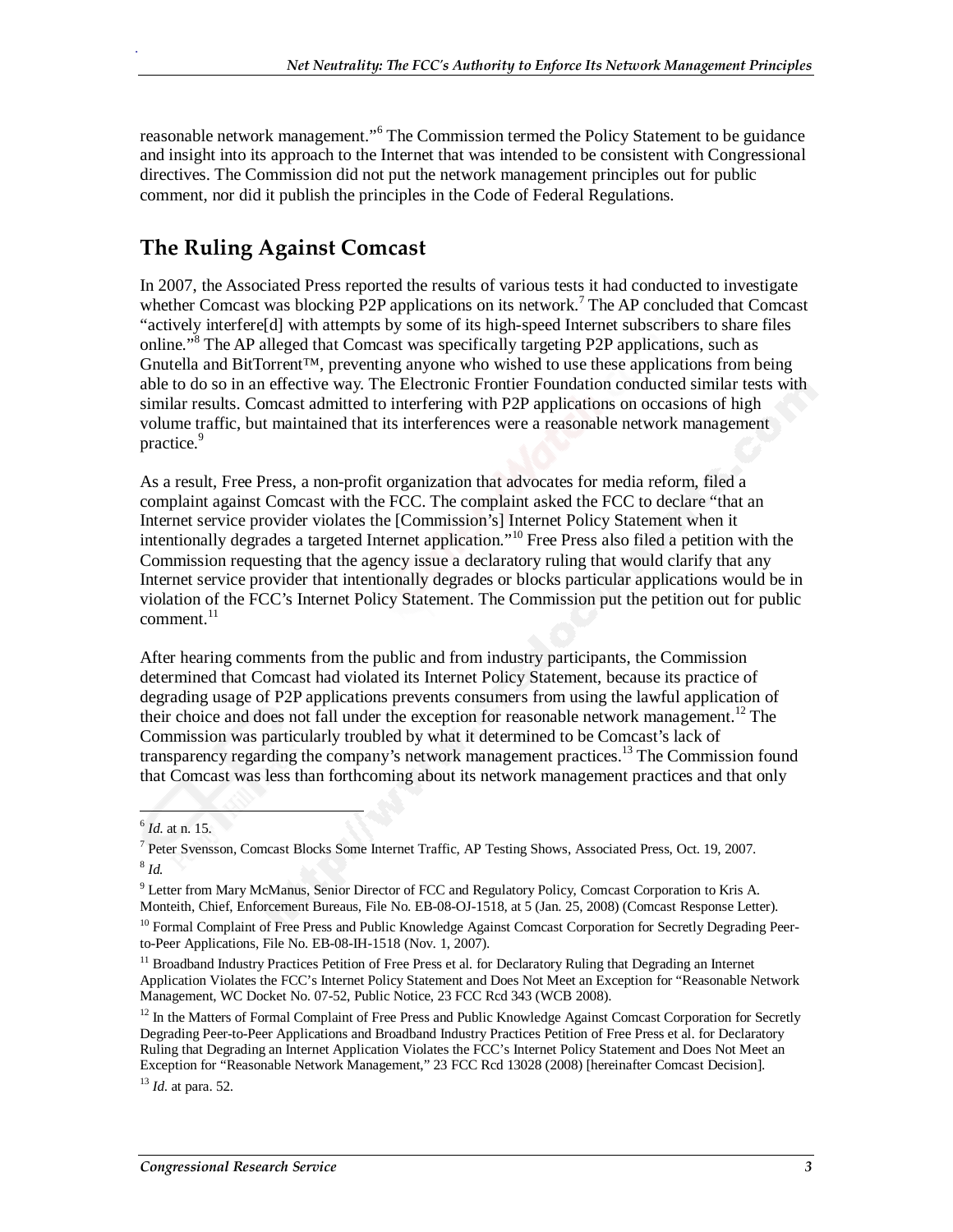after independent evidence emerged that Comcast was not being truthful did the corporation admit to its true methods of traffic management related to P2P programs.<sup>14</sup> The Commission noted that "[a] hallmark of whether something is reasonable is whether a provider is willing to disclose to its customers what it is doing."<sup>15</sup> Since Comcast, evidently, was not disclosing its practices, the Commission viewed its actions as suspect. Furthermore, the Commission found there were other effective methods for managing the heavy traffic generated by P2P programs that fell short of interfering with the applications' ability to function.<sup>16</sup>

Despite determining that Comcast had violated its Internet Policy Statement, the Commission did not issue a forfeiture order against the company.17 The Commission also declined to issue an injunction or a cease-and-desist order against the company. The company had already agreed to cease its objectionable practices and the Commission determined that a reasonable transition period was necessary.<sup>18</sup> To monitor Comcast's compliance, the Commission required Comcast submit to the Commission, within 30 days of the order: (1) the precise contours of its previous network management practices, (2) a compliance plan "with interim benchmarks that describe[d] how it intend[ed] to transition from discriminatory to nondiscriminatory network management practices [by the end of 2008], and (3) publicly disclose its newly implemented and protocolagnostic network management practices.<sup>19</sup>

Comcast filed the requested documents with the FCC on September 19, 2008.<sup>20</sup> Comcast also filed a certification with the FCC on January 5, 2009, affirming that the company had fulfilled its promise to move to protocol-agnostic network management practices.<sup>21</sup> The Commission sent a letter to Comcast on January 18, 2009 asking the company to clarify its treatment of VoIP services.<sup>22</sup> The Commission expressed concern that Comcast made no distinction between VoIP services in its filing, but, apparently, treats its own VoIP service offering differently than it treats

.

<sup>18</sup> *Id*.

<sup>19</sup> *Id*. Failure to submit the required documents and / or failure to complete its transition to protocol-agnostic network management would have resulted in further enforcement action by the Commission. *Id*. at para. 55.

<sup>20</sup> Letter from Kathryn A. Zachem, Vice President, Regulatory and State Legislative Affairs, Comcast to Marlene H. Dortch, Secretary, FCC, Re: In the Matters of Formal Complaint of Free Press and Public Knowledge Against Comcast Corporation for Secretly Degrading Peer-to-Peer Applications; Broadband Industry Practices: Petition of Free Press et al. for Declaratory Ruling that Degrading an Internet Application Violates the FCC's Internet Policy Statement and Does Not Meet an Exception for "Reasonable Network Management," File No. EB-08-IH-1518, WC Docket No. 07-52 (September 19, 2008).

<sup>21</sup> Letter from Kathryn A. Zachem, Vice President, Regulatory and State Legislative Affairs, Comcast to Marelene Dortch, Secretary, FCC, Re: In the Matters of Formal Complaint of Free Press and Public Knowledge Against Comcast Corporation for Secretly Degrading Peer-to-Peer Applications; Broadband Industry Practices: Petition of Free Press et al. for Declaratory Ruling that Degrading an Internet Application Violates the FCC's Internet Policy Statement and Does Not Meet an Exception for "Reasonable Network Management," File No. EB-08-IH-1518, WC Docket No. 07-52 (January 5, 2009).

<sup>22</sup> Letter from Dana R. Shaffer, Chief, Wireline Competition Bureau, and Matthew Berry, General Counsel, FCC, to Katherine A. Zachem, Vice President, Regulatory Affairs, Comcast Corporation, Re: In the Matters of Formal Complaint of Free Press and Public Knowledge Against Comcast Corporation for Secretly Degrading Peer-to-Peer Applications; Broadband Industry Practices: Petition of Free Press et al. for Declaratory Ruling that Degrading an Internet Application Violates the FCC's Internet Policy Statement and Does Not Meet an Exception for "Reasonable Network Management," File No. EB-08-IH-1518, WC Docket No. 07-52 (January 19, 2009).

<sup>&</sup>lt;u>.</u> <sup>14</sup> *Id*. at para. 53.

 $^{15}$  *Id.* 

<sup>16</sup> *Id*. at para. 49.

<sup>17</sup> *Id*. at para. 54.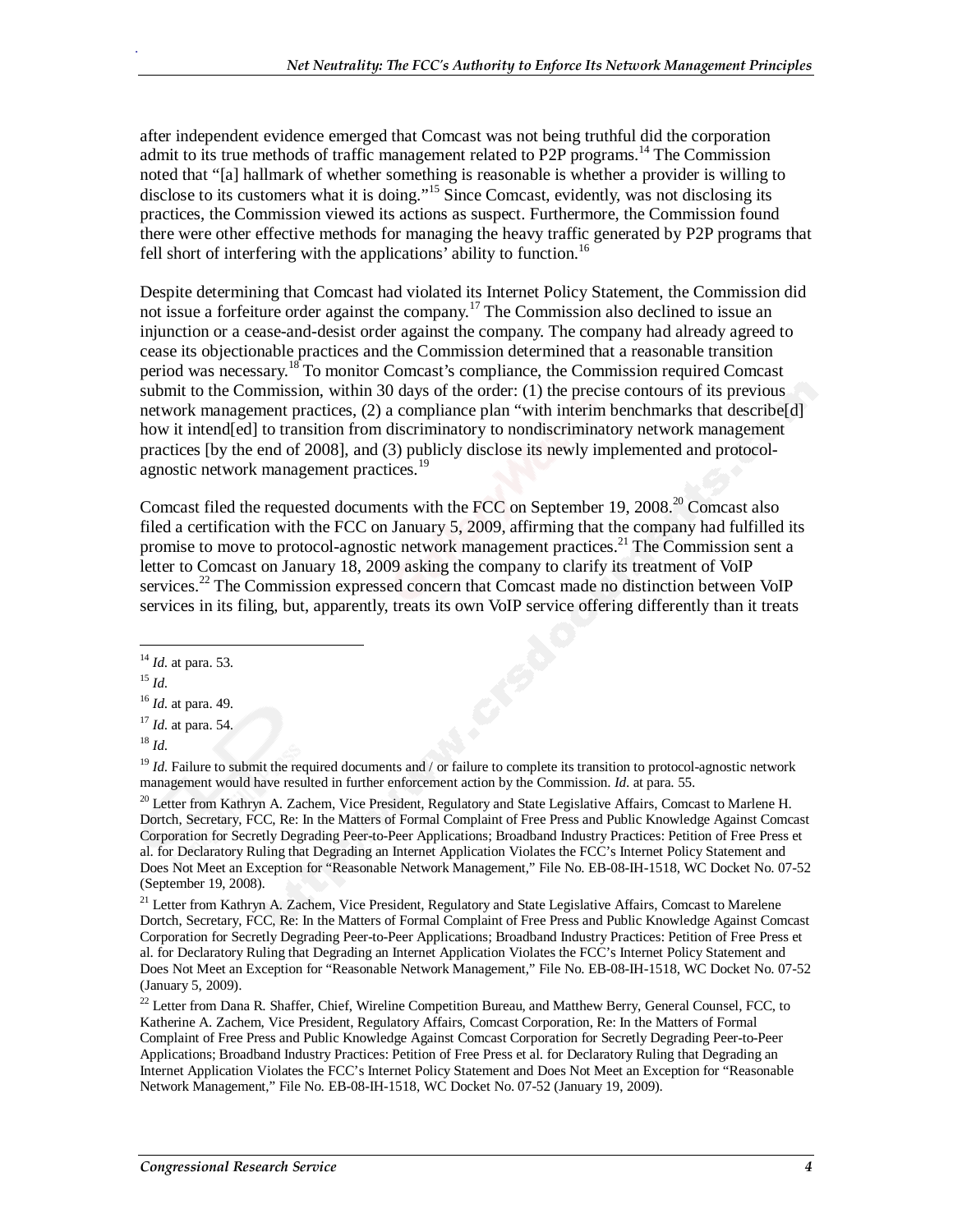other VoIP services. Furthermore, the Commission noted that if Comcast's VoIP service is a separate offering of a telephone service (distinct from the broadband offering), then it is possible that it should be classified as a "telecommunications service." Telecommunications services are subject to more stringent regulations under Title II of the Communications. The Commission, therefore, asked Comcast to explain why it omitted the effects its new network management practices would have on Comcast's VoIP service from its required filings and why Comcast's VoIP service should not be treated as a telecommunications service under Title II.

Comcast filed its answer with the Commission on January 30, 2009.<sup>23</sup> The company argued that Comcast's voice service is a separate service from its broadband offering. It, therefore, was not part of the ongoing discussions about Comcast's broadband network management practices and is not affected by the newly implemented management regime, in the company's opinion. Comcast also argued that the question of whether Comcast's voice service should be treated as a telecommunications service is irrelevant to the current proceedings, but, nonetheless, asserted that Comcast's voice offering is not a telecommunications service. The Commission has yet to take any action in response to Comcast's letter.

# **The FCC's Authority to Enforce its Network Management Principles**

Though Comcast voluntarily ceased the network management practices that the Commission found objectionable, Comcast appealed the decision of the Commission to the D.C. Circuit.<sup>24</sup> Comcast argues that the FCC did not have the authority to enforce its Internet Policy Statement under the Communications Act and, even if it did, could not use its adjudicatory authority to do so. The Commission, in its order, disagreed. Citing the rapid development of technology in this area and the resulting need for regulatory flexibility, the Commission declined to develop set regulations for network management. Instead, the Commission has decided to proceed with enforcement of its Internet Policy Statement on an ad-hoc basis. Two issues seem to be of concern for the court: (1) whether the Commission has the authority to regulate broadband network management practices and (2) if the agency does have that authority, whether the Commission used it appropriately against Comcast.

#### **Title I Ancillary Authority to Regulate Reasonable Network Management**

The Commission has asserted its so-called ancillary authority under Title I of the Communications Act to impose standards for reasonable network management on broadband Internet access providers. The FCC classifies broadband Internet access as an "information

-

<sup>&</sup>lt;sup>23</sup> Letter from Kathryn A. Zachem, Vice President, Regulatory and State Legislative Affairs, Comcast to Dana R. Shaffer, Chief, Wireline Competition Bureau, and Matthew Berry, General Counsel, FCC Re: In the Matters of Formal Complaint of Free Press and Public Knowledge Against Comcast Corporation for Secretly Degrading Peer-to-Peer Applications; Broadband Industry Practices: Petition of Free Press et al. for Declaratory Ruling that Degrading an Internet Application Violates the FCC's Internet Policy Statement and Does Not Meet an Exception for "Reasonable Network Management," File No. EB-08-IH-1518, WC Docket No. 07-52 (January 30, 2009).

<sup>&</sup>lt;sup>24</sup> Petition for Review and, in the Alternative, Notice of Appeal, Comcast Corporation v. Federal Communications Commission, (No. 08-\_\_\_\_) (D.C. Cir. 2008).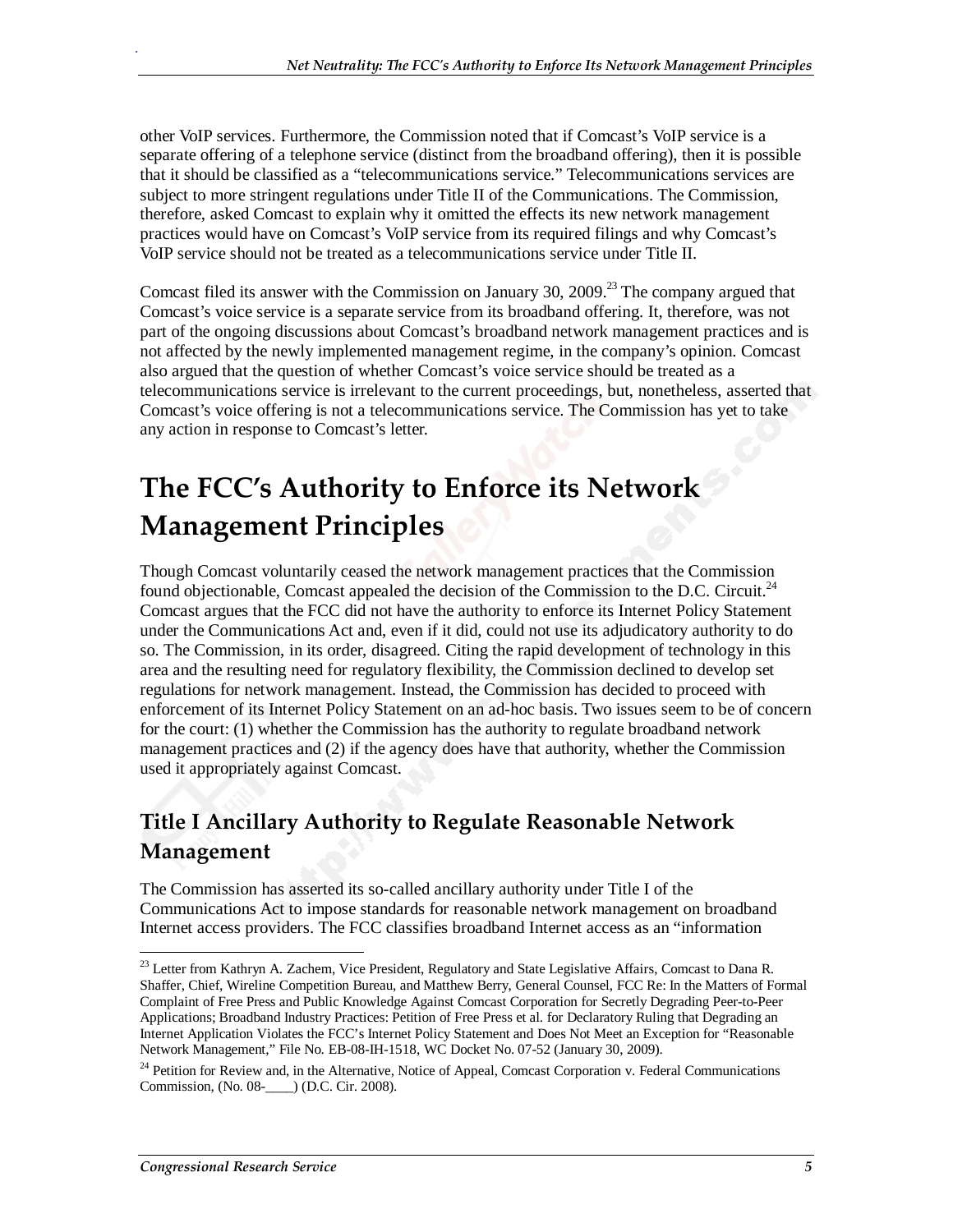service," which is regulated under Title I of the Communications Act.<sup>25</sup> As a result, broadband Internet access providers are exempt from many of the requirements imposed upon providers of telecommunications services that are regulated under Title II of the Communications Act (i.e., traditional telephone service). The Commission does, however, have the power to impose additional regulations on "information services" under its Title I ancillary authority to regulate interstate and foreign communications.<sup>26</sup> A reviewing court would likely analyze whether the Commission's Title I ancillary authority to regulate information services extends to broadband providers' chosen methods of network management.

Title I of the Communications Act instructs the Commission "to make available . . to all the people of the United States ... a rapid, efficient, Nation-wide and world-wide wire and radio communications service  $\ldots$ <sup>27</sup> The Act applies "to all interstate and foreign communication by wire or radio."<sup>28</sup> Section 1 of the Communications Act requires the Commission to "execute and enforce" the provisions of the Act and section  $4(i)$  grants the Commission the authority to do so by issuing "such orders ... as may be necessary in the execution of its functions."29 The Supreme Court has held that the Commission has jurisdiction to issue rules and orders pursuant to these provisions that are "reasonably ancillary to the effective performance of the Commission's various responsibilities" set forth in the Act.<sup>30</sup> In order for rules enforced pursuant to this authority to be valid, the "rules must be reasonably ancillary to something."31 In other words, rules enforced pursuant to the Commission's Title I ancillary authority must aid in the Commission's effective performance of at least one of its more specific statutorily designated responsibilities.

In an early ruling outlining the Commission's ancillary authority, the Supreme Court noted that "[n]othing in the language of Section  $152(a)$  ... or in the Act's history or purpose limits the Commission's authority to those activities and forms of communication that are specifically described by the Act's other provisions."32 Congress anticipated that the communications industry would evolve rapidly and that technology would outstrip Congress' ability to legislate expediently.<sup>33</sup> Accordingly, Congress granted the Commission expansive powers to regulate all communications by wire or radio.<sup>34</sup> The Internet is considered to be communications by "wire or radio." Therefore, if the Commission can show that regulation of broadband network management practices would aid the Commission in accomplishing one of its broader statutory responsibilities, it is likely that its authority to regulate such practices would be upheld.

27 47 U.S.C. § 151.

 $28$  47 U.S.C. § 152(a).

 $^{29}$  Midwest Video Corp., v. Federal Communications Commission, 571 F.2d 1025, 1040 ( $8^{th}$  Cir. 1978).

30 United States v. Southwestern Cable Co., 392 U.S. 157, 178 (1968).

<sup>31</sup> *Midwest Video Corp*., 571 F.2d at 1040. 32 *Southwestern Cable*, 392 U.S. at 172.

 $\overline{a}$ <sup>25</sup> 47 U.S.C. § 153(20); In re Inquiry Concerning High-Speed Access to the Internet Over Cable and Other Facilities, 17 FCC Rcd 4798 (2002).

<sup>26</sup> *See* 47 U.S.C. §§ 151-161; National Cable and Telecommunications Association v. Brand X Internet Services, 545 U.S. 967, 977 (2005).

<sup>33</sup> *See* Computer and Communications Industry Assoc. v. FCC, 693 F.2d 198, 213 (D.C. Cir. 1982) (quoting General Telephone Co. of the Southwest v. U.S., 449 F.2d 846, 853 ( $5<sup>th</sup>$  Cir. 1971) (Congress sought "to endow the Commission with sufficiently elastic powers such that it could readily accommodate dynamic new developments in the field of communications.")) [hereinafter *CCIA*].

<sup>34</sup> *Id*.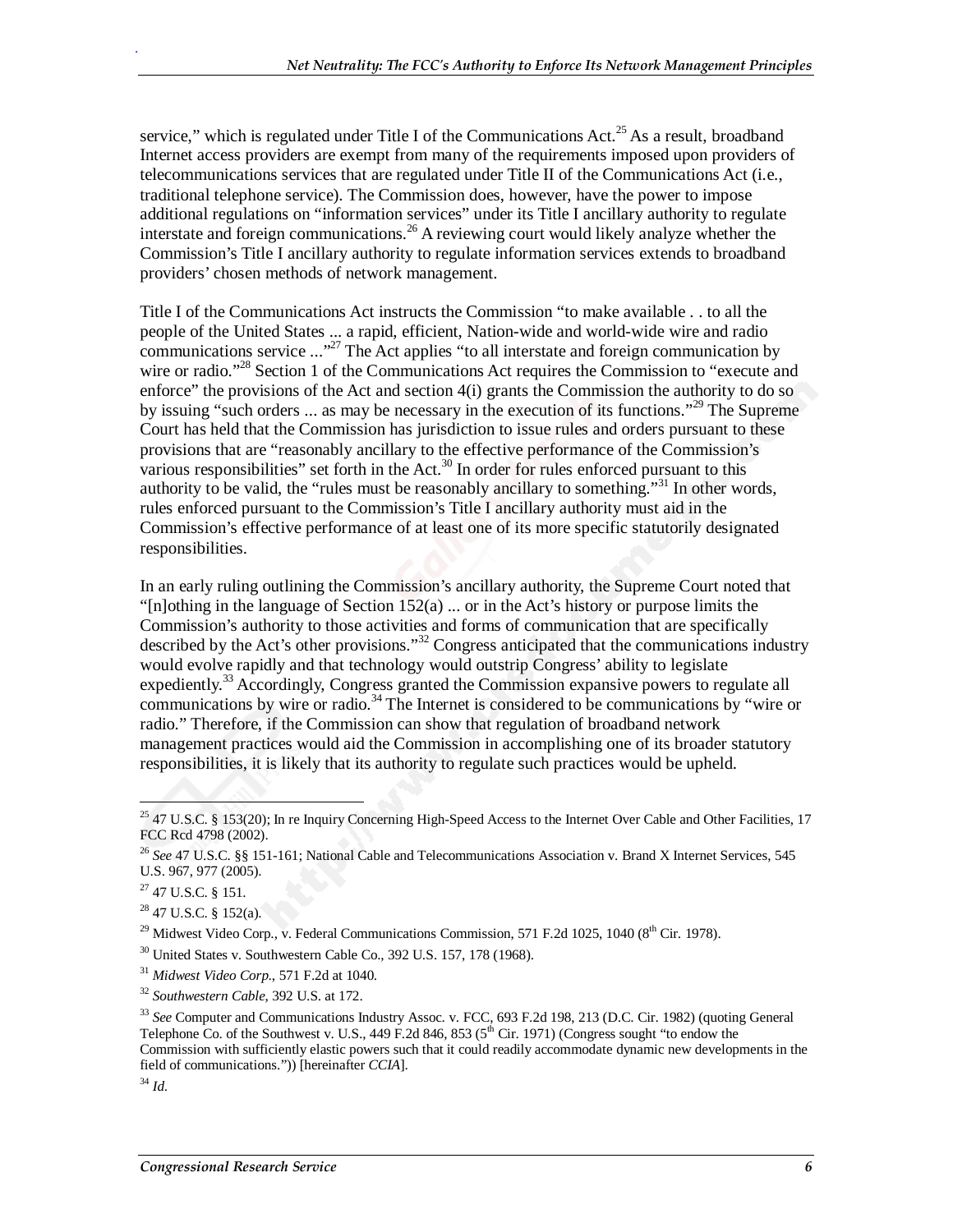The Commission purports to find its authority to regulate broadband network management to be ancillary to its responsibilities, primarily, under Section 230 of the Communications Act. Section 230(b) of the Communications Act sets forth the policy of the United States in relation to the Internet. Some of the major objectives outlined by the provision are to promote the development of the Internet, to preserve the vibrant and competitive free market in which the Internet exists, and to encourage the development of technologies that maximize user control over what information is received.<sup>35</sup> This section does not, however, expressly grant the Commission the authority to promulgate regulations to ensure these goals are met. The Commission has stated that it is nonetheless obligated, as the agency entrusted with regulating interstate communication by wire or radio, to advance the policies set forth in this section.<sup>36</sup> In the Commission's estimation, preventing the blocking or degrading of applications such as P2P programs by network managers is reasonably ancillary to the statutory goal of encouraging a user-driven Internet, as well as the other goals mentioned in Section 230(b).

Section 706 of the Telecommunications Act of 1996 instructs the Commission to "encourage the deployment on a reasonable and timely basis of advanced telecommunications capability to all Americans by utilizing ... price cap regulation, regulatory forbearance, measures that promote competition in the local telecommunications market, or other regulating methods that remove barriers to infrastructure investment."37 This provision seems to grant the Commission some regulatory authority in order to encourage broadband deployment. Like Section 230(b), however, it does not grant the Commission express authority to regulate management of a broadband network once it has been deployed. The Commission believes that fostering reasonable and transparent network management will increase demand for broadband, thereby increasing demand for broadband deployment. For instance, the Commission stated that prohibiting network operators from blocking or degrading access to content will result in increased consumer demand for high speed Internet which will spur the deployment required by Section 706.<sup>38</sup> Such an intended effect makes enforcing its Internet Policy Statement reasonably ancillary to the Commission's responsibility to encourage broadband deployment.<sup>39</sup>

Courts have upheld regulations derived from similar statutory authority as the order at issue here. In *U.S. v. Midwest Video Corp*., the Supreme Court upheld the FCC's regulations requiring cable systems to make facilities available for local production and program presentation as a valid exercise of the Commission's ancillary authority.<sup>40</sup> The Court agreed that the FCC had reasonably determined, consistent with its grants of authority under Sections  $152(a)$  and  $303(r)$ , that the new rule would "further the achievement of long-established goals in the field of television broadcasting by increasing the number of outlets for community self-expression."<sup>41</sup> Likewise, the D.C. Circuit Court of Appeals upheld the FCC's use of its ancillary authority to regulate

.

 $41$  *Id.* at 662.

<sup>&</sup>lt;u>.</u>  $35$  47 U.S.C. § 230(b).

<sup>36</sup> Comcast Decision, 23 FCC Rcd 13028, at para. 17.

<sup>37 47</sup> U.S.C. § 157 nt.

<sup>38</sup> Comcast Decision, 23 FCC Rcd 13028, at para. 18.

<sup>&</sup>lt;sup>39</sup> The Commission also cites sections 1, 201, 256, 257, and 601 to support its ancillary authority to regulate network management practices. At bottom, the Commission argues that Comcast's management practices may overburden telecommunications networks with which Comcast's network interconnects. The Commission therefore believes that its authority to regulate Comcast's management practices is ancillary to the Commission's express statutory authority to ensure that telecommunications networks run smoothly. *Id.* at para. 16 - 21. <sup>40</sup> 406 U.S. 649 (1972).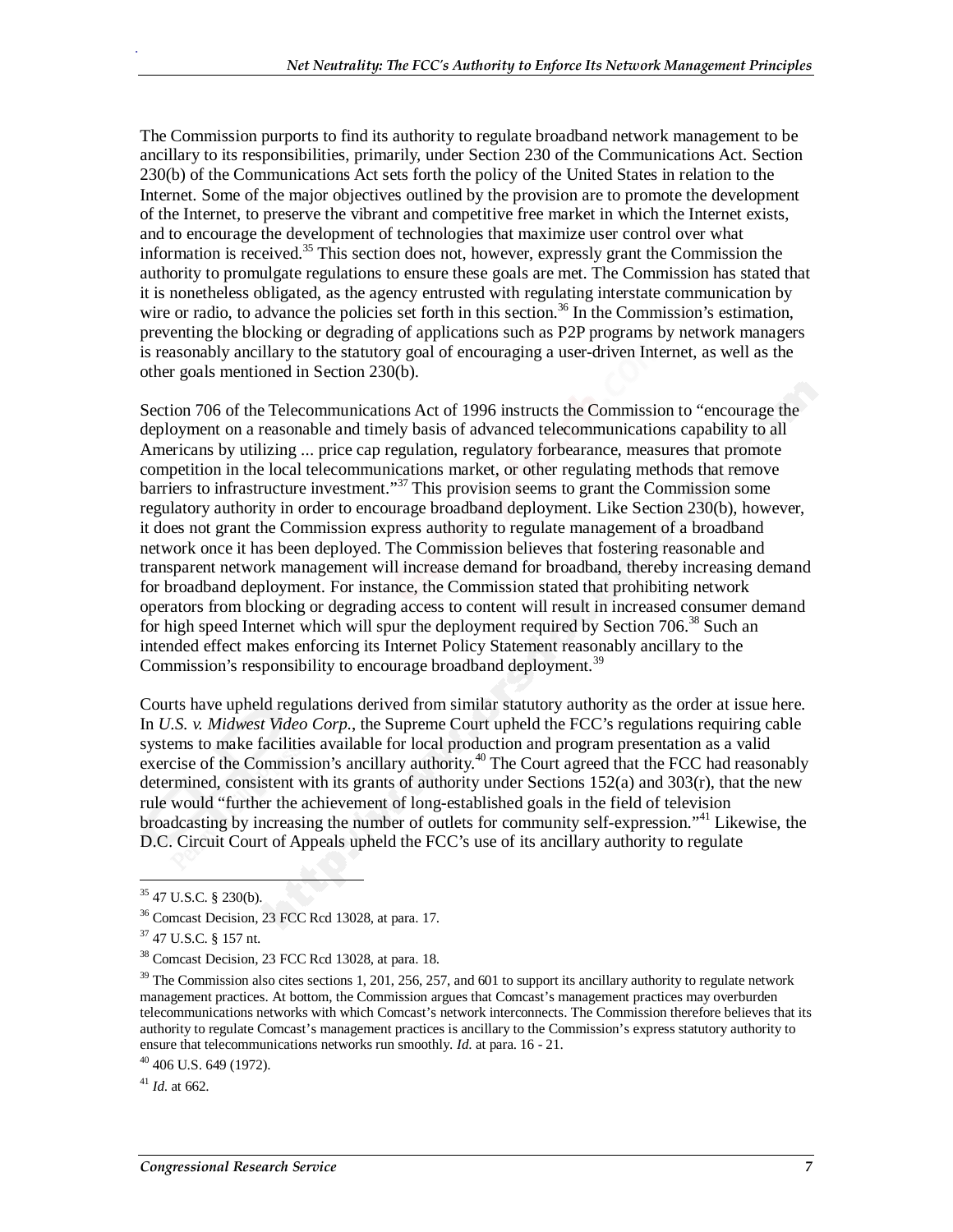"enhanced services" and customer-premises' equipment (CPE) in the so-called *Computer II* proceedings (which were an early attempt by the FCC to address the communications methods that eventually developed into the Internet).  $42$  Here, the Court upheld the Commission's assertion of authority to regulate wire communications that fall outside of Title II "solely in order to further the Title I goal of 'assur[ing] a nationwide system of wire communications services at reasonable prices. $\cdots$ <sup>43</sup>

These cases appear to demonstrate that the Commission has broad power to choose regulatory tools within its Title I ancillary authority as long as they are in furtherance of broad statutory goals. In seeking to enforce its Internet Policy Statement, the Commission has asserted its ancillary authority to achieve the broad statutory goals of ensuring an open and user controlled Internet, as well as other, more specific, goals. Accordingly, it is possible that a court would find that the Commission has the authority under Title I to impose standards defining reasonable network management.

#### **Propriety of Proceeding by Adjudication**

Even if the Commission has the authority to regulate in this area, that does not necessarily mean that the Commission did so properly in this case. The next question a reviewing court would need to address is whether the FCC may proceed by enforcing its Internet policies through *ad hoc* adjudication rather than through the regulatory process, as it has chosen to do. Though the "function of filling in the interstices of the Act should be performed, as much as possible, through th[e] quasi-legislative promulgation of rules," the Supreme Court has held that "the choice made between proceeding by general rule or by individual, *ad hoc* litigation is one that lies primarily in the informed discretion of the administrative agency."44 Furthermore, agency interpretations of the statute that it has been charged with enforcing are entitled to deference from reviewing courts.<sup>45</sup> It seems, therefore, that the Commission will have the authority to proceed by adjudication, so long as regulation of broadband network management practices does not fit within the narrow class of exceptions wherein proceeding by adjudication would amount to an abuse of discretion.

The Supreme Court has described the ideal scenario for the use of an agency's adjudicatory authority in the absence of promulgating general rules as follows:

[P]roblems may arise in a case which the administrative agency could not reasonably foresee, problems which must be solved despite the absence of a relevant general rule. Or the agency may not have had sufficient experience with a particular problem to warrant rigidifying its tentative judgment into a hard and fast rule. Or the problem may be so specialized and varying in nature as to be impossible of capture within the boundaries of a general rule. In those situations, the agency must retain power to deal with the problems on a

 $42$  CCIA, 693 F.2d at 213.

<sup>42</sup> *CCIA*, 693 F.2d at 213. 43*CCIA*, 683 F.2d at 213; *Comcast Order*, at para. 22.

<sup>44</sup> SEC v. Chenery Corp., 332 U.S. 194, 203 (1947) [hereinafter *Chenery II*].

<sup>45</sup> Chevron U.S.A., Inc. v. Natural Resources Defense Counsel, Inc., 467 U.S. 837 (1984); *see Chenery II*., 332 U.S. at 207 (noting that the wisdom of the principle's adoption is none of the court's concern and that the court's review comes to an end once it is evident that the agency's action is based upon substantial evidence and upon authority granted by Congress).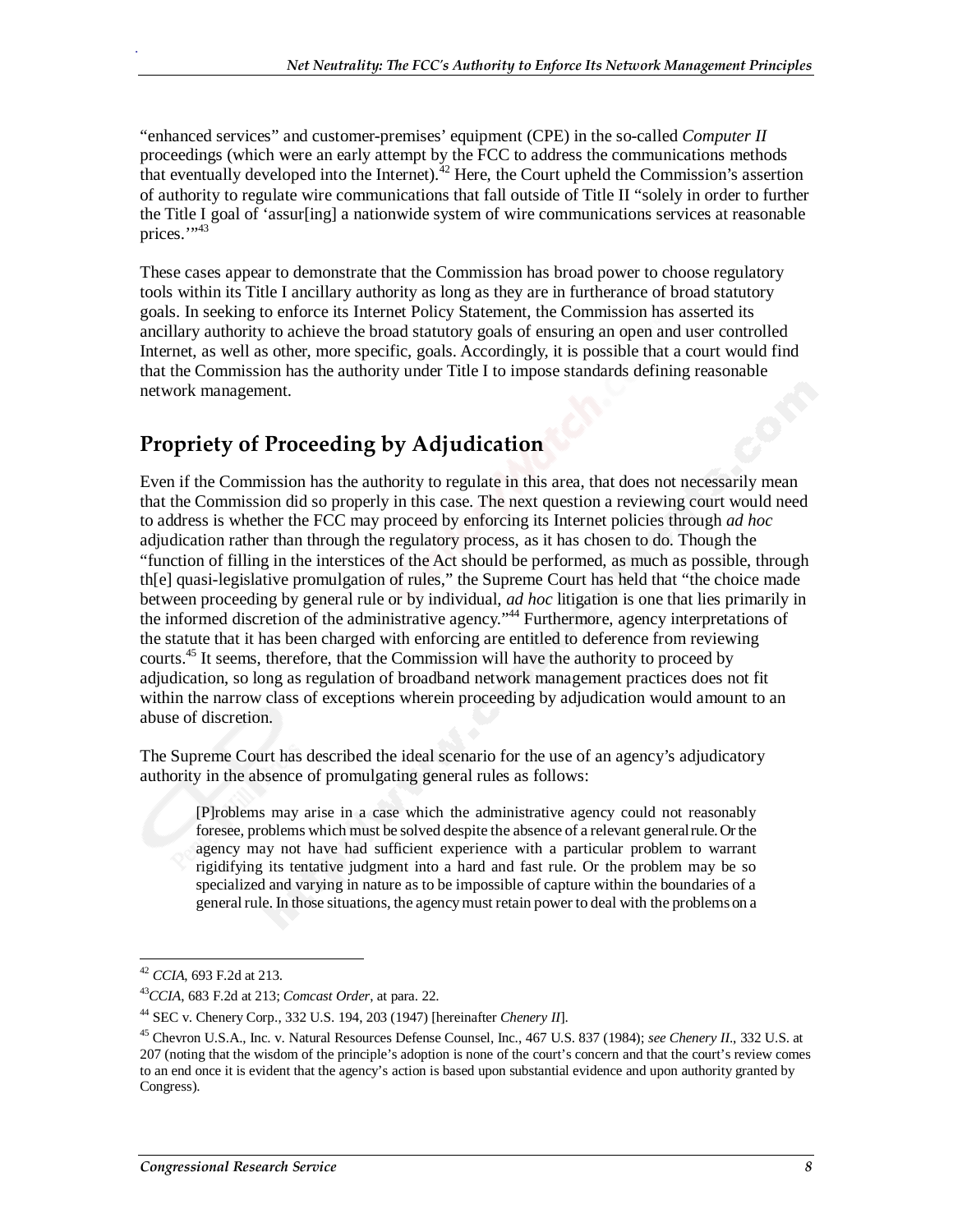case-by-case basis if the administrative process is to be effective. There is thus a very definite place for the case-by-case evolution of statutory standards.<sup>46</sup>

The Commission set forth three reasons that proceeding by adjudication in this context fits within the Court's description:

- 1. Because the Internet is a new medium and traffic management questions are novel, adjudication will allow the Commission flexibility to course correct as technology develops; $47$
- 2. Because Internet access networks are complex and variegated, all possible permutations would be impossible to capture within the bounds of a general rule: $48$  and
- 3. Case-by-case adjudication comports with congressional directives and agency precedent.49

For these three reasons, the Commission believes that its enforcement of its Internet Policy Statement is better suited for an *ad hoc* approach, rather than notice and comment rulemaking.

Courts have previously upheld the Commission's ability to enforce policy via adjudication rather than rulemaking,<sup>50</sup> but the agency's discretion to proceed via adjudication is not without limitations. The Supreme Court has acknowledged that there may be situations where an agency's choice to proceed by adjudication would amount to an abuse of discretion in violation of the Administrative Procedure Act.<sup>51</sup> The Ninth Circuit Court of Appeals has held that "such a situation may present itself where the new standard, adopted by adjudication, departs radically from the agency's previous interpretation of the law, where the public has relied substantially and in good faith on the previous interpretation, where fines or damages are involved, and where the new standard is very broad and general in scope and prospective in application."<sup>52</sup>

Comcast argues that the Commission action to enforce its Internet Policy Statement falls within this class of cases because the Commission has departed radically from prior Commission policy to restrain from regulating the Internet upon which Comcast and other industry participants had relied.<sup>53</sup> The Commission argues that, though it has always taken a deregulatory approach to the Internet, it consistently has made clear its intent to take action to ensure compliance with its Internet Policy Statement and to protect consumers and the marketplace from abusive or anticompetitive conduct.<sup>54</sup> Therefore, the Commission asserts that its decision in this case is not a

 $\overline{a}$ <sup>46</sup> *Id*.

<sup>47</sup> *Comcast Decision*, at para. 30.

<sup>48</sup> *Id*. at para. 31.

<sup>49</sup> *Id.* at 32.<br><sup>50</sup> *See* Allied Broadcasting, Inc. v. FCC, 435 F.2d 68 (D.C. Cir. 1970).

<sup>51</sup> *Chenery II*, 332 U.S. at 203.

 $52$  Pfaff v. U.S. Dep't of Hous. & Urban Dev., 88 F.3d 739, 748 (9<sup>th</sup> Cir. 1996).

<sup>53</sup> *Comcast Decision* at para. 33-36 (quoting Comcast *Ex Parte* at 13).

<sup>54</sup> *See* In the Matter of Broadband Industry Practices, Notice, 22 FCC Rcd at 7894, 7896, para. 4 (2007) ("The Commission, under Title I of the Communications Act, has the ability to adopt and enforce the net neutrality principles it announced in its Internet Policy statement); In the Matters of Appropriate Framework for Broadband Access to the Internet over Wireline Facilities; Universal Service Obligations of Broadband Providers; Review of Regulatory Requirements for Incumbent LEC Broadband Telecommunications Services; Computer III Further Remand (continued...)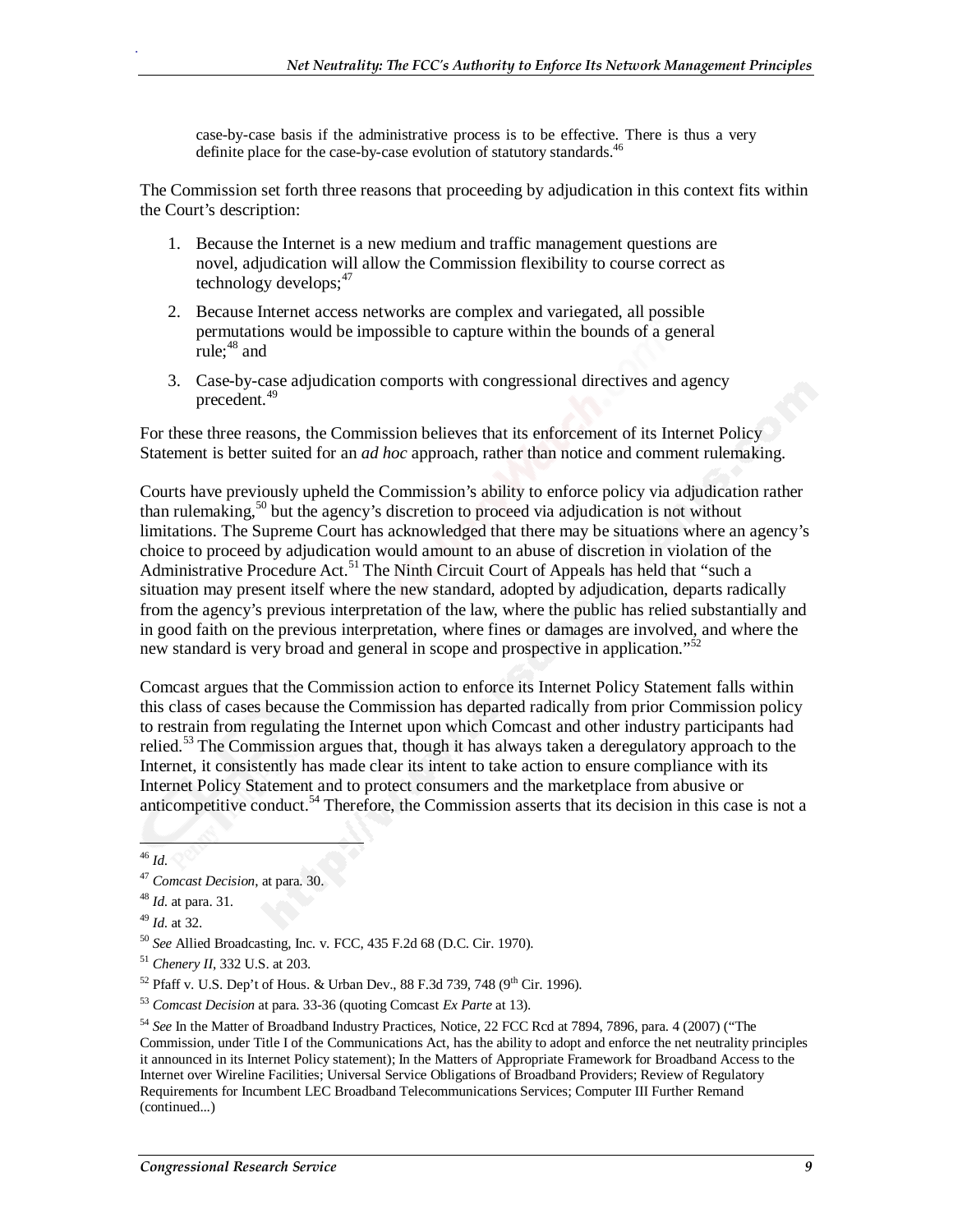departure from prior policy and does not fall into the narrow exception articulated by the Ninth Circuit.<sup>55</sup> If the D.C. Circuit Court of Appeals agrees with Comcast, the FCC may be forced to create regulations in order to standardize network management practices.

## **Conclusion**

.

Though the Supreme Court has intimated that the Commission has the authority to regulate broadband Internet services,  $56$  no court has had the opportunity to address the question presented by this case specifically. If the D.C. Circuit Court of Appeals upholds the agency's authority to regulate broadband network management by *ad hoc* adjudication, the Commission may proceed on a case-by-case basis without further action from Congress. If, however, the court overturns the agency's order against Comcast, Congress may face the question of whether to grant the Commission the authority to regulate broadband network management practices.

## **Recent Developments**

On September 21, 2009, in a speech before the Brookings Institution, FCC Chairman Julius Genachowski announced his goals for the preservation of a free and open Internet by the FCC.<sup>57</sup> Chairman Genachowski proposed the initiation of a notice-and-comment rulemaking procedure to codify the four Network Management Principles into regulations. Furthermore, he proposed the addition of two more principles to be included in the rulemaking procedure. The fifth principle will be one of non-discrimination, preventing broadband providers from discriminating against lawful content or applications. The sixth principle would be one of transparency, requiring broadband providers to inform their customers about their network and traffic management policies. Chairman Genachowski estimated that a draft of the proposed rules would be circulated in the coming weeks.

If the policy statement is codified into regulations via notice-and-comment rulemaking, as the chairman has proposed, the question posed in the Comcast case involving whether the FCC may enforce the terms of the policy statement via adjudication will be resolved in the FCC's favor. The more fundamental question regarding whether the FCC has the authority to promulgate rules for the management of broadband networks in the first place would remain unanswered by the new rulemaking. Absent Congressional action granting the FCC clear authority to regulate in the area, it appears that the court in the Comcast case will address the issue.

(...continued)

1

<sup>55</sup> *Comcast Order* at para. 33-36.

57 Julius Genachowski, Chairman, Federal Comm. Comm'n, Address at the Brookings Institution, Preserving a Free and Open Internet: A Platform for Innovation, Opportunity, and Prosperity (Sept. 21, 2009).

Proceedings: Bell Operating Company Provision of Enhanced Services; 1998 Biennial Regulatory Review—Review of Computer III and ONA Safeguards and Requirements; Conditional Petition of the Verizon Telephone Companies for Forbearance Under 47 U.S.C. § 160(c) with Regard to Broadband Services Provided Via Fiber to the Premises; Petition of the Verizon Telephone Companies for Declaratory Ruling or, Alternatively, for Interim Waiver with Regard to Broadband Services Provided Via Fiber to the Premises; Consumer Protection in the Broadband Era, 20 FCC Rcd 14853, 14907, para. 96 (2005) ("Should we see evidence that providers of telecommunications for Internet access or IP-enabled services are violating these principles, we will not hesitate to take action to address that conduct.").

*<sup>56</sup> Brand X Internet Services*, 545 U.S. at 977.